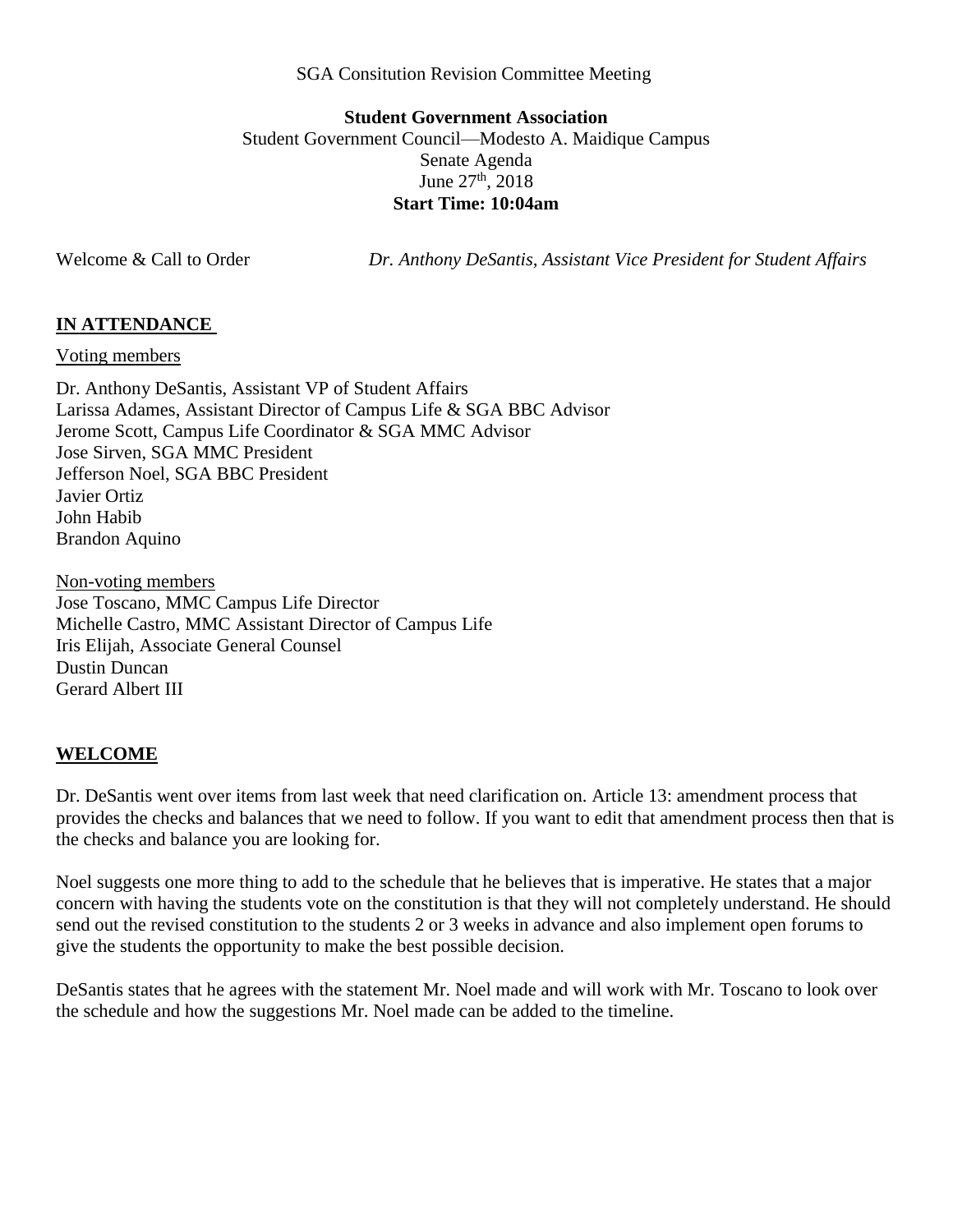# **ARTICLE I**

## **Section III: Sovereignty**

Dr. DeSantis suggests keeping Article 1, Section 3 as is and if there are any future suggested changes then we would need to finalize that in addition to the amendment process between now and Friday. If there are no suggestions then will leave Section 3 as is and continue to move forward.

Ms. Elijah suggests removing "administrative code" below Florida State Statutes and add "rules, regulations, and policies".

# **ARTICLE III**

## **Section 1: Student Body**

Dr. DeSantis explained that he wants to be consistent in the wording throughout the entire document. He states that there are sections that say, "all registered students", "all students", or "all enrolled students". He asked Ms. Elijah on suggestion on how to keep the wording consistent to represent all students throughout the document.

Ms. Elijah recommends using the term "matriculated" due the fact that if a student registers it does not mean that the student is enrolled, but rather will enroll. When using the term "matriculated" it encompasses registered students who have enrolled in a course.

Mr. Aquino motions to strike "all registered students" and add "all matriculated students". Mr. Ortiz seconds the motions.

By unanimous vote the motion was passed.

### **ARTICLE IIII**

Mr. Noel explained that they are considering the idea of have the legislative branch comprised of one student from each College and then from each School under the respective College.

This was presented by Javier Ortiz and Brandon Aquino and was discussed with the committee.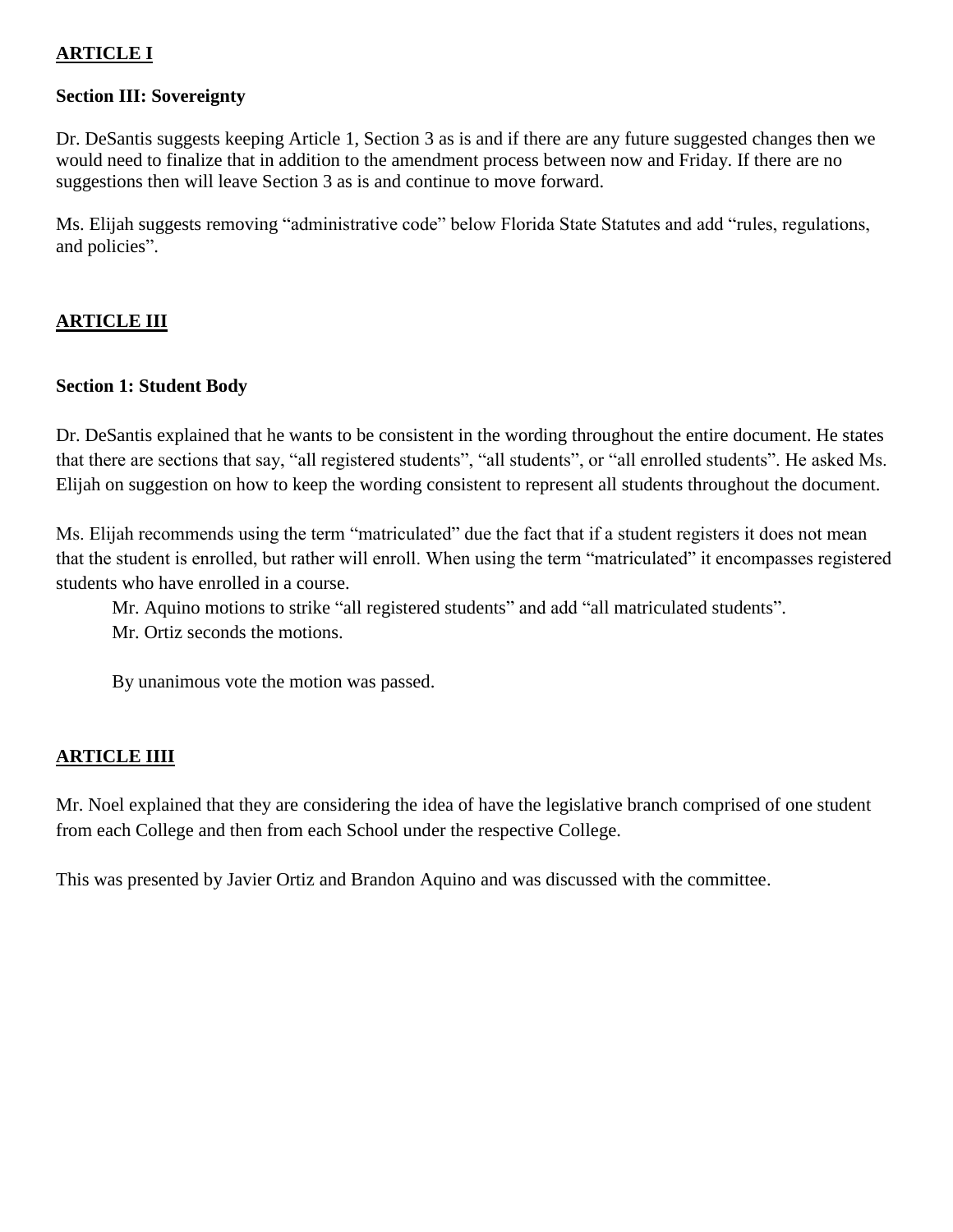|                                                                 | <b>Bicameral Legislature Proposal</b> |                                               |                                    |
|-----------------------------------------------------------------|---------------------------------------|-----------------------------------------------|------------------------------------|
|                                                                 |                                       |                                               |                                    |
|                                                                 |                                       |                                               |                                    |
|                                                                 | No. of Students (Fall 2017) one seat  | Every 2000 students = 1 seat. Minimum of      |                                    |
| <b>Representative Delegations</b><br>Arts, Sciences & Education | 18267                                 |                                               |                                    |
| <b>Business</b>                                                 | 10262                                 |                                               |                                    |
| Engineering & Computing                                         | 5592                                  |                                               |                                    |
| Steven J. Green School of International and Public Affairs      | 5473                                  |                                               |                                    |
| Communication. Architecture + The Arts                          | 4020                                  |                                               | 2 Chair: Speaker of the House      |
| Nicole Wertheim College of Nursing & Health Sciences            | 2682                                  |                                               | Case of tie: Revote once, if       |
| Chaplin School of Hospitality and Tourism Management            | 2013                                  |                                               | additional tie, sent to conference |
| Robert Stempel College of Public Health & Social Work           | 1093                                  |                                               | committee                          |
|                                                                 |                                       |                                               | Vice Chairs: In order of Senate    |
| Herbert Wertheim College of Medicine                            | 638                                   |                                               | 1 Leadership                       |
| Law                                                             | 512                                   |                                               |                                    |
| Honors College                                                  | 2077                                  |                                               |                                    |
| University Graduate School                                      | 8770                                  |                                               |                                    |
|                                                                 |                                       |                                               |                                    |
| Dual Enrollment                                                 |                                       | 5135 Able to vote for Executive               |                                    |
| Other (Non-Degree)                                              |                                       | 1199 Able to vote for Executive               |                                    |
|                                                                 |                                       | 2 students were included in this count for SP |                                    |
| Other (Graduate)                                                |                                       | 18                                            |                                    |
| <b>Total</b>                                                    | 56886                                 | 32                                            |                                    |
|                                                                 |                                       |                                               |                                    |
|                                                                 |                                       |                                               |                                    |
| Senate Delegations                                              | One seat per delegation               |                                               |                                    |
| Arts, Sciences & Education                                      |                                       |                                               |                                    |
| <b>Business</b>                                                 |                                       |                                               |                                    |
| Engineering & Computing                                         |                                       |                                               |                                    |
| Steven J. Green School of International and Public Affairs      |                                       |                                               |                                    |
| Communication, Architecture + The Arts                          |                                       |                                               |                                    |
| Nicole Wertheim College of Nursing & Health Sciences            |                                       |                                               |                                    |
| Chaplin School of Hospitality and Tourism Management            |                                       | 1 Chair: Pro Tempore- voted by the Senate     |                                    |
| Robert Stempel College of Public Health & Social Work           |                                       | 1 Case of Tie: Vice President                 |                                    |
| Herbert Wertheim College of Medicine                            |                                       | 1 Vice Chairs: In order of Senate Leadership  |                                    |
| Law                                                             |                                       |                                               |                                    |
| <b>Honors College</b>                                           |                                       |                                               |                                    |
| University Graduate School                                      |                                       |                                               |                                    |
| Total                                                           | 12                                    |                                               |                                    |

|                                                            | Unicameral Legislature Proposal |                                                                               |  |
|------------------------------------------------------------|---------------------------------|-------------------------------------------------------------------------------|--|
| Representative Delegation                                  |                                 | No. of Students (Fall 2017) Every 2000 students = 1 seat. Minimum of one seat |  |
| Arts, Sciences & Education                                 | 18267                           |                                                                               |  |
| <b>Business</b>                                            | 10262                           |                                                                               |  |
| Engineering & Computing                                    | 5592                            |                                                                               |  |
| Steven J. Green School of International and Public Affairs | 5473                            |                                                                               |  |
| Communication, Architecture + The Arts                     | 4020                            |                                                                               |  |
| Nicole Wertheim College of Nursing & Health Sciences       | 2682                            |                                                                               |  |
| Chaplin School of Hospitality and Tourism Management       | 2013                            |                                                                               |  |
| Robert Stempel College of Public Health & Social Work      | 1093                            |                                                                               |  |
| Herbert Wertheim College of Medicine                       | 638 <sup></sup>                 |                                                                               |  |
| Law                                                        | 512                             |                                                                               |  |
| <b>Honors College</b>                                      | 2077                            |                                                                               |  |
| University Graduate School                                 | 8770                            |                                                                               |  |
|                                                            |                                 |                                                                               |  |
| Dual Enrollment                                            |                                 | 5135 Able to vote for Executive                                               |  |
| Other (Non-Degree)                                         |                                 | 1199 Able to vote for Executive                                               |  |
| Other (Graduate)                                           |                                 | 2 students were included in this count for SP 18                              |  |
| <b>Total</b>                                               | 56886                           | 32                                                                            |  |
|                                                            |                                 |                                                                               |  |
|                                                            |                                 |                                                                               |  |
|                                                            |                                 | Chair: President of the Senate                                                |  |
|                                                            |                                 | Speaker Pro Tempore of the Senate                                             |  |
|                                                            |                                 | Case of Tie: Vice President                                                   |  |

Ms. Adames recommendation to minimize the amount of senate members instead of having 50 senate members that way we would not have any possible vacant seats. We would have 11 senators to represent each college and then have an additional House of Representatives to represent the different schools within the Colleges. Ms. Adames also stated her concerns on how to determine the numbers of seats allocated to each college. Mr Ortiz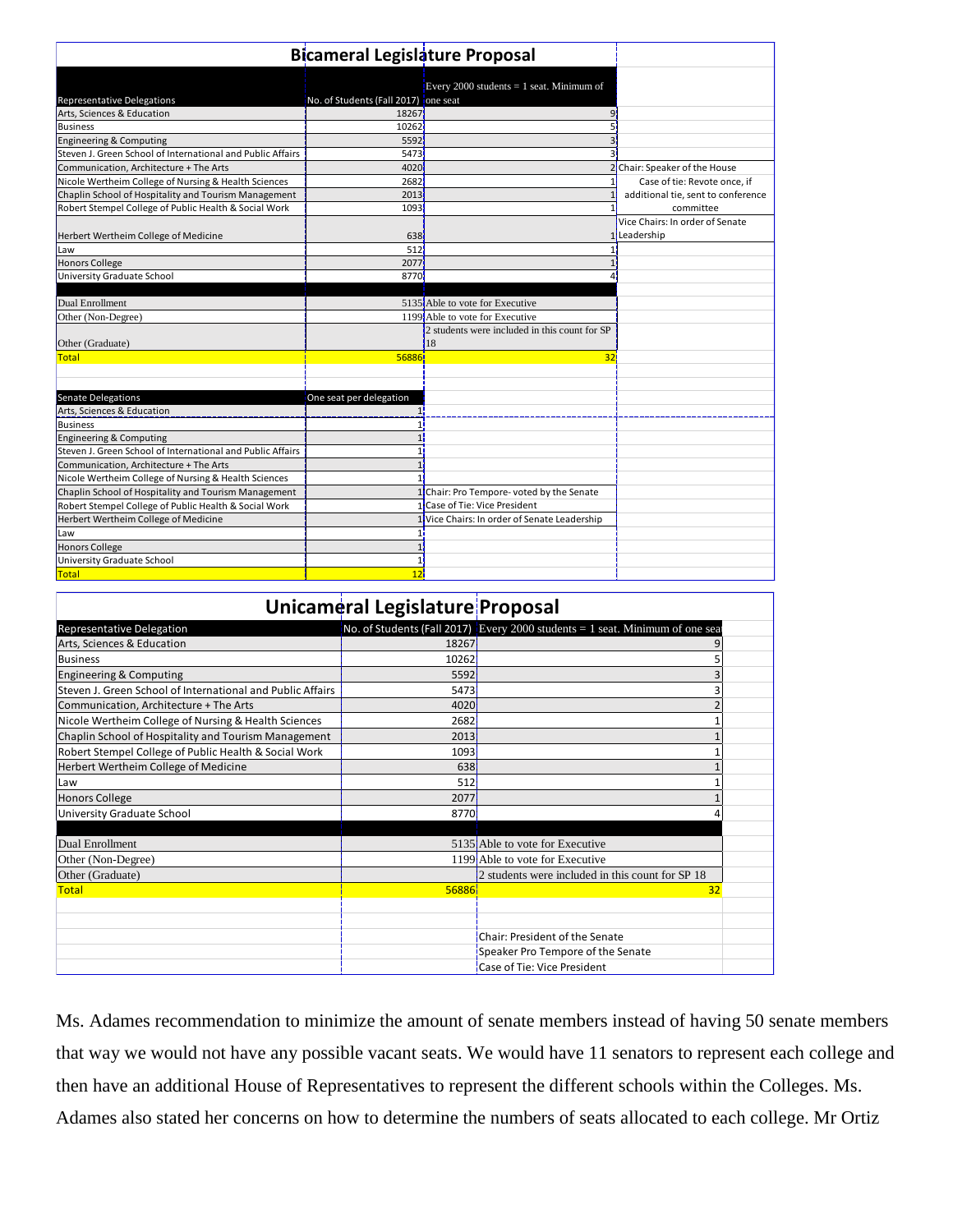explained that every 2000 students get minimum 1 seat. If you are below that threshold one seat is assigned automatically.

Mr. Noel states that it is still extremely important that we have guaranteed representation at BBC and does not believe this proposal will help with that concern. Mr. Ortiz proposed to add a BBC specific seat to the delegation to be equally represented.

Ms. Adames suggest taking out election board out of student government and have it be its own entity. They will have no alliance to the entire student government process. This will add double insurance for both campuses to feel comfortable when it comes to the election process.

Ms. Castro proposes to add 1 MMC person and 1 BBC person per delegation under Senate. Under the bicameral legislative proposal, have an At Large representative from both MMC and BBC and base it off population.

Mr. Aquino motions to take a 5-minute recess at 10:57am. Motion passes.

DeSantis motions to open the meeting at 11:06am.

DeSantis recommends using this Friday's meeting as a working time to accurately discuss and come to a consensus as to what the proposal for legislative branch would look like.

Ms. Adames to have13 senate positions and 21- 25 representatives. The Senate would represent the Colleges and the House of Representatives would represent the Schools under each College. For the Colleges that don't have school would automatically have 1 seat for House of Representative. Representatives would be based of school/colleges.

Mr. Noel moves to approve Ms. Adames proposal on what the legislative branch would look like.

Mr. Scott seconds the motion.

Mr. Scott moves to end discussion.

Mr. Noel seconds the motion.

Mr. Ortiz moves to vote.

Mr. Noel seconds the motion.

By unanimous vote the motion was passed.